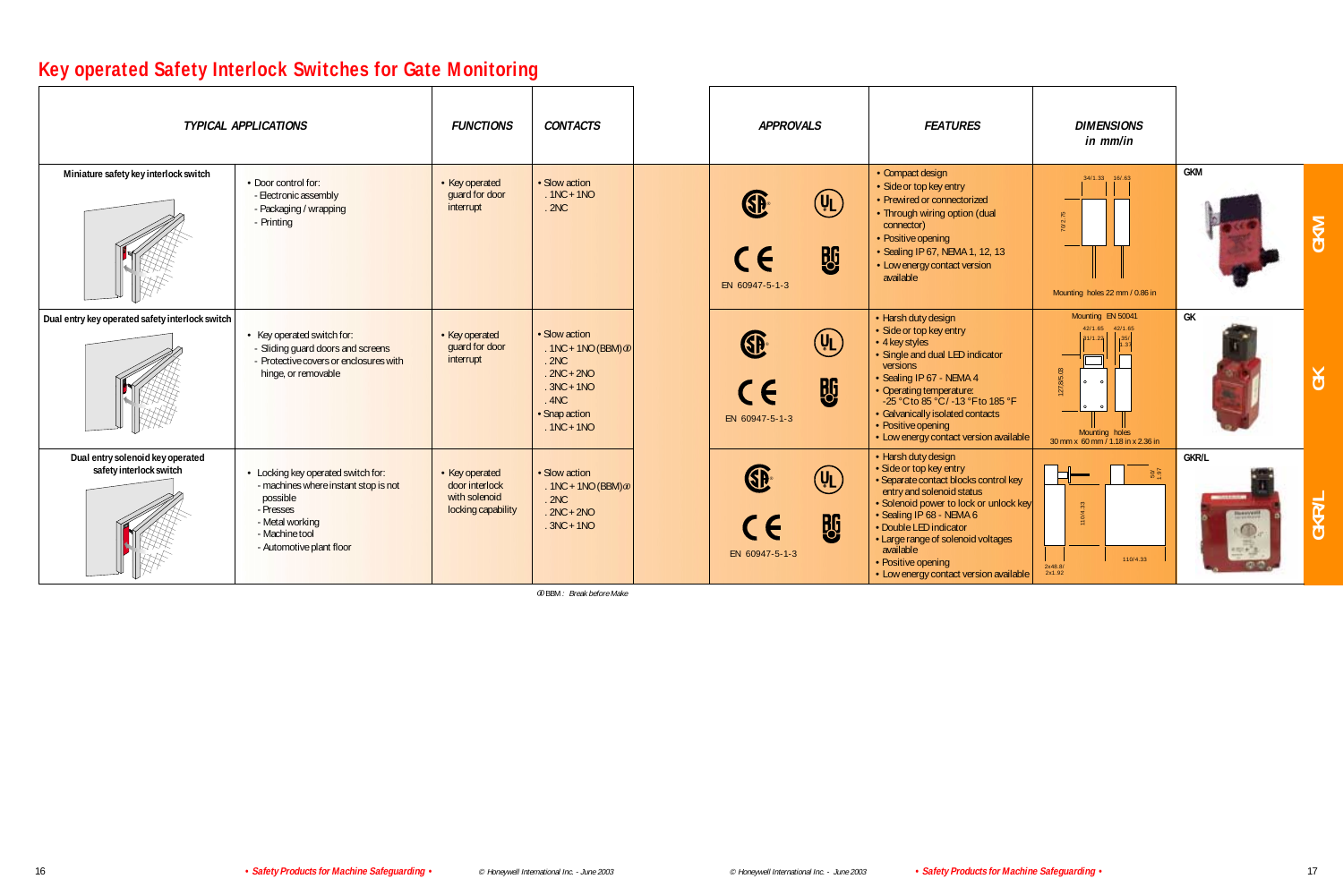## **Safety Electromechanical Switches for Gate Monitoring**

| <b>TYPICAL APPLICATIONS</b>               |                                                                                                                                                           | <b>FUNCTIONS</b>                                                        | <b>CONTACTS</b>                                                                                                                                                                                                                    | <b>APPROVALS</b>                                                                                        | <b>FEATURES</b>                                                                                                                                                                                                                                                                                 | <b>DIMENSIONS</b><br>in mm/in                                                                                                                |
|-------------------------------------------|-----------------------------------------------------------------------------------------------------------------------------------------------------------|-------------------------------------------------------------------------|------------------------------------------------------------------------------------------------------------------------------------------------------------------------------------------------------------------------------------|---------------------------------------------------------------------------------------------------------|-------------------------------------------------------------------------------------------------------------------------------------------------------------------------------------------------------------------------------------------------------------------------------------------------|----------------------------------------------------------------------------------------------------------------------------------------------|
| Hinge Mounted Safety Limit Switch         | • Dual direction access doors<br>• Access doors with space limitations<br>• Applications where tampering is a concern<br>and internal mounting is desired | • Hinge Mounted<br>Electromechanical<br>switch with<br>positive opening | · Slow action<br>$.1NC + 1NO (BBM)$<br>.2NC<br>$.2NC + 1NO$<br>.4NC<br>$.2NC + 2NO (BBM) \odot$<br>$.3NC + 1NO (BBM)$<br>· Snap action<br>$.1NC + 1NO$                                                                             | $(\mathtt{U_L})$<br><b>股</b><br>$\epsilon$<br>EN 60947-5-1-3                                            | • Choice of zinc die-cast or plastic<br>housings<br>$\cdot$ IP 66 - NEMA 1, 4, 12, 13<br>• Positive opening<br>• Operating temperature:<br>-25 °C to +85 °C / -13 °F to 185 °F<br>• Low energy contact version available                                                                        | $24.75$ /<br>30.5 /<br> 0.97 <br>1.2<br>$\overline{21}$<br>55<br>Mounting holes<br>22 mm / 0.86 in                                           |
| <b>Global Safety Switch</b>               | • Door control for:<br>- Machines-tools<br>- Wood machinery<br>- Automatic assemblying machines                                                           | · Electromechanical<br>switch with<br>positive opening                  | · Slow action<br>$.1NC + 1NO (MBB)$ $@$<br>.2NC<br>$.2NC + 1NO (BBM) \n\omega$<br>$.2NC + 2NO (BBM) \n\omega$<br>$.3NC + 1NO (BBM)$ $\odot$<br>.4NC<br>· Snap action<br>$.1NC + 1NO$<br>$.2NC + 2NO$<br>$.2NC + 2NO$<br>sequential | $(\mathtt{U_L})$<br><b>BG</b><br>$\epsilon$<br>EN 60947-5-1-3                                           | · Different housing sizes<br>• Harsh duty design<br>• Modular<br>· Sealing IP 67 - NEMA 1, 4, 12, 13<br>• Operating temperature:<br>-25 °C to 85 °C / -13 °F to 185 °F<br>· Galvanic isolated contacts<br>· Sequential contacts<br>• Positive opening<br>• Low energy contact version available | 42/<br>$\begin{bmatrix} 42 / 1 \\ 1.65 \end{bmatrix}$<br>1.65<br>3.23<br>$\sim$<br>$\Omega$<br>Mounting holes<br>30 mm x 60 mm / 1.18 in x 2 |
| Miniature Safety Electromechanical Switch | • Door control for:<br>- Material handling equipment<br>- Packaging machinery<br>- Textile machinery<br>- Small construction machinery                    | • Pre-wired switch<br>with positive<br>opening                          | · Slow action<br>.1NC<br>$.1NC + 1NO (BBM)$<br>. $1NC + 1NO (MBB)$ $@$                                                                                                                                                             | $\boldsymbol{M}$<br>SP<br>924CE<br>924CE<br>only<br>only<br><b>BG</b><br>24CE<br>EN 60947-5-1-3<br>only | • Compact design<br>• Miniature and pre-wired switch<br>· Stackable<br>· Sealing IP 66 or 67<br>• Operating temperature:<br>0 °C to 70 °C / 32 °F to 158 °F<br>Contact spacing: 3 mm / 0.11 in<br>• Positive opening                                                                            | 40/1.57 16/0.63<br>$\tilde{\mathcal{S}}$<br>19/1<br>Mounting holes<br>25 mm / 0.98 in                                                        |

<sup>¬</sup>BBM: Break before Make MBB: Make before Break